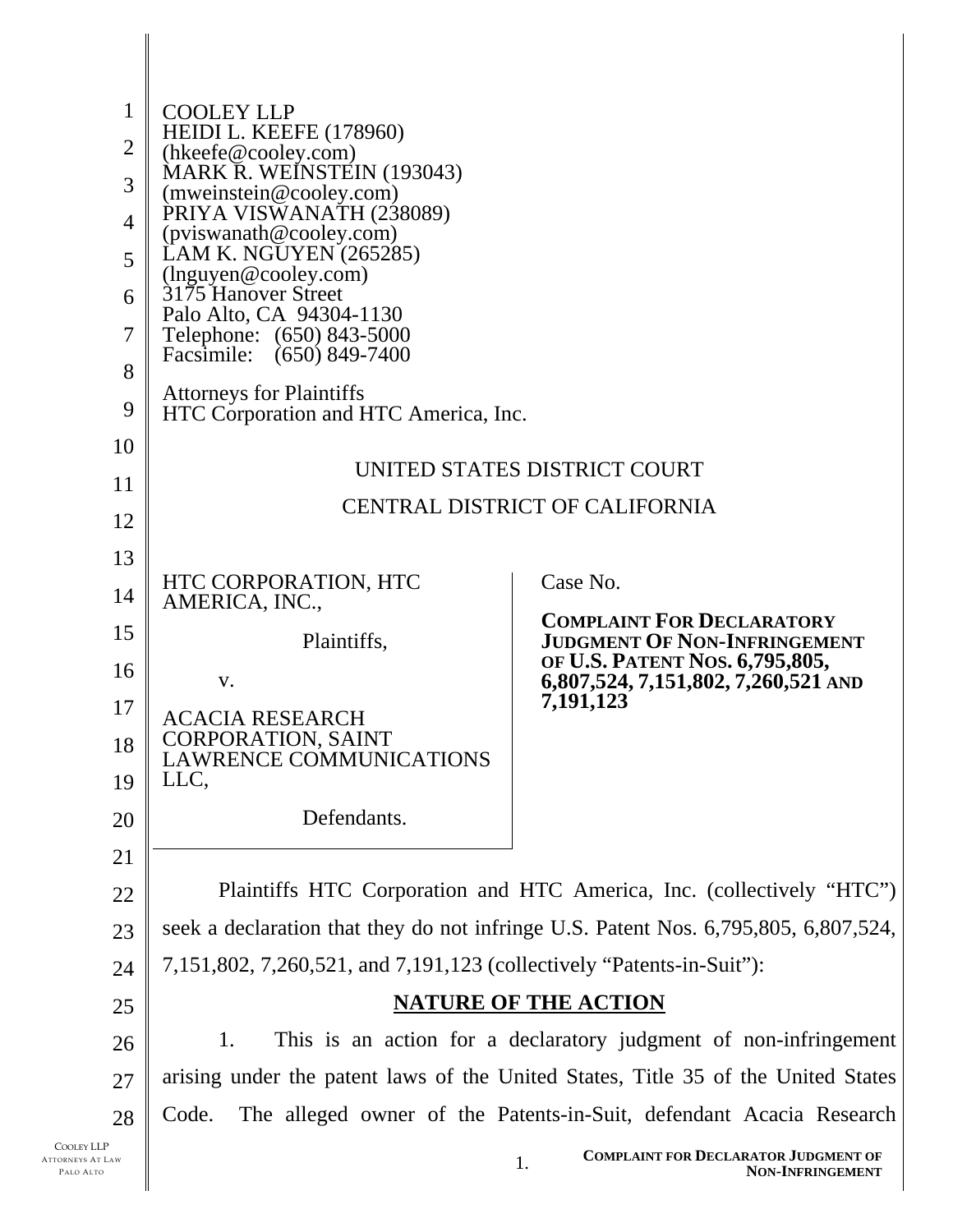1 2 3 4 5 6 7 8 Corporation (through its alter ego patent holding company, defendant Saint Lawrence Communications LLC), has placed HTC in reasonable apprehension of being sued for alleged infringement based on the sale, offer for sale and/or importation of HTC products. Although HTC does not infringe the Patents-in-Suit, Acacia's lingering allegations against HTC create a cloud over HTC's products and threaten its business and relationships with its customers and partners. A substantial controversy exists between Acacia and HTC, of sufficient immediacy and reality, to warrant a declaratory judgment under 28 U.S.C. § 2201.

9

## **THE PARTIES**

10 11 12 2. Plaintiff HTC Corporation is a corporation organized under the laws of Taiwan with its corporate headquarters located at Xindian District, Zhongxing Road, Section 3, No. 88, New Taipei City 231, Taiwan, R.O.C.

13 14 15 3. Plaintiff HTC America is a Washington corporation with offices at 13920 SE Eastgate Way, Suite 200, Bellevue, WA 98005. HTC America is a wholly-owned, indirect subsidiary of HTC Corporation.

16 17 18 19 4. On information and belief, defendant Acacia Research Corporation ("Acacia Research") is a Delaware corporation headquartered at 520 Newport Center Drive, Newport Beach, CA 92660. Acacia Research also publically claims to have an office at 2400 Dallas Parkway, Suite 200, Plano, TX 75093.

20 21 22 23 24 5. On information and belief, defendant Saint Lawrence Communications LLC ("St. Lawrence") is a Texas limited liability company with an address at 2400 Dallas Parkway, Suite 200, Plano, TX 75093 (the same as Acacia's office in Plano, Texas). On information and belief, St. Lawrence is a wholly-owned indirect subsidiary of Acacia Research.

25

## **JURISDICTION AND VENUE**

26 27 28 6. This action arises under the Declaratory Judgment Act, 28 U.S.C. § 2201 and under the patent laws of the United States, 35 U.S.C. §§ 1, *et seq*. This Court has subject matter jurisdiction over this action under 28 U.S.C. §§ 1331,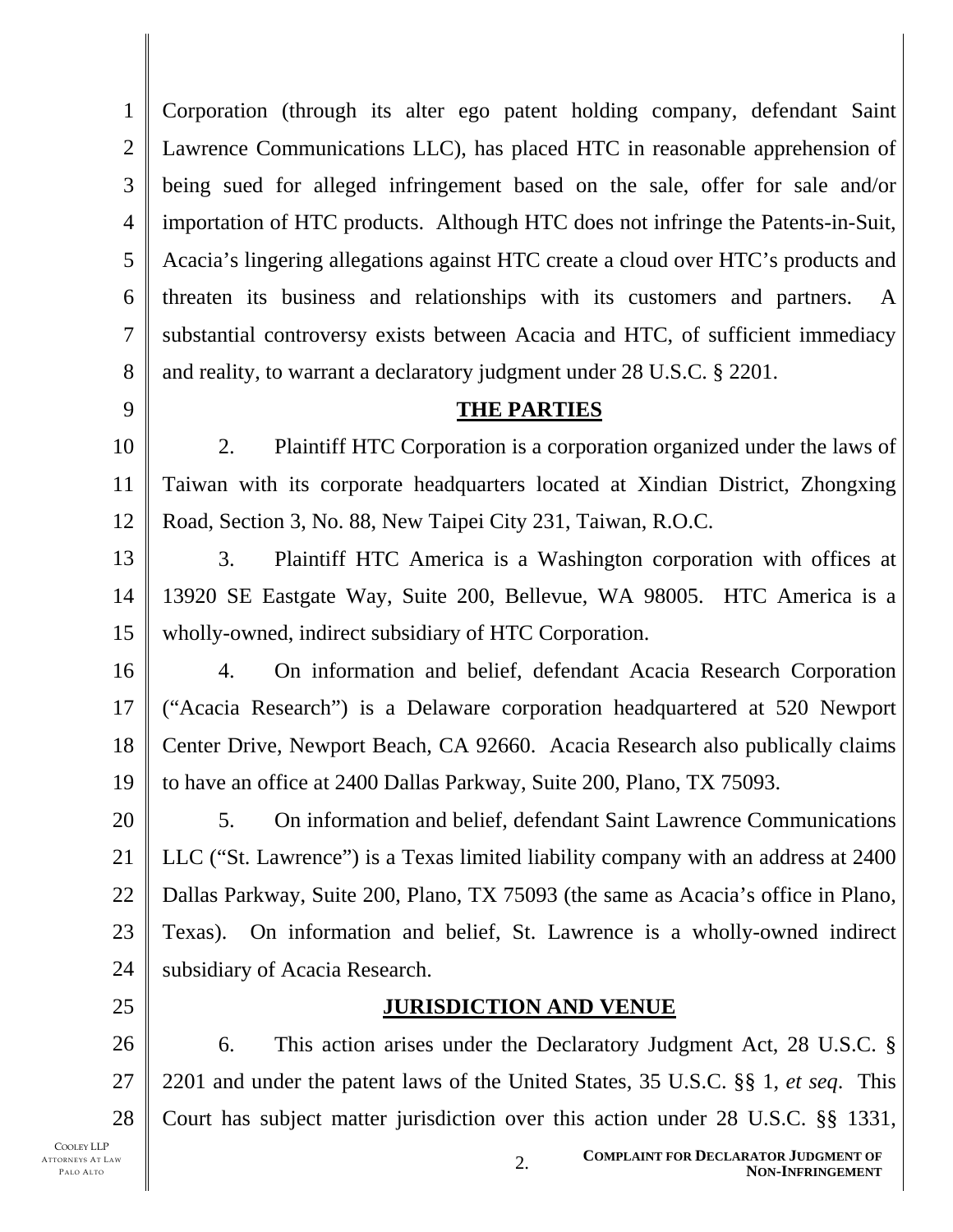1

1338(a), and 2201(a).

2 3 4 5 6 7 7. This Court has personal jurisdiction over Acacia Research because it maintains its headquarters in Newport Beach, California, which is within this judicial district. Acacia has also directed its licensing and enforcement activities against individuals and entities located in California and purposefully availed itself of the privileges and protections of doing business in California. Venue is proper in this judicial district under 28 U.S.C. §§ 1391 (b)-(d), and 28 U.S.C. § 1400(b).

8 9 10 11 12 13 14 15 16 17 18 19 20 21 8. Personal jurisdiction and venue are also proper against St. Lawrence in this judicial district because, on information and belief, St. Lawrence is completely controlled by and an alter ego of Acacia Research. On information and belief, St. Lawrence has no employees, officers, facilities, operations or assets that are not shared with Acacia Research and/or its other subsidiaries. For example, according to records from the Texas Secretary of State, St. Lawrence was formed on December 6, 2013 listing "Acacia Research Group, LLC" (a wholly owned subsidiary of Acacia Research) as its sole managing member. St. Lawrence shares the same business address as Acacia Research's office in Plano, Texas. The Patents-in-Suit were assigned to St. Lawrence approximately two weeks after its formation. The patent assignment records of the U.S. Patent and Trademark Office identify Ms. Jennifer Graff as St. Lawrence's correspondent for the Patents-in-Suit. On information and belief, Ms. Graff is a paralegal working at Acacia Research at its headquarters in Newport Beach.<sup>1</sup>

22

23 24 25 9. St. Lawrence has identified Mr. Marvin Key (CEO of St. Lawrence) as responsible for license negotiations with respect to the Patents-in-Suit. Mr. Key also serves as CEO of Acacia Research Group LLC, the sole managing member of St. Lawrence, and as a Senior Vice President of defendant Acacia Research in

26

 $\overline{a}$ 

<sup>27</sup>  28 1 (*See* LinkedIn page for Jennifer Graff <https://www.linkedin.com/pub/jennifergraff/15/a74/bb7> (last visited March 6, 2015).)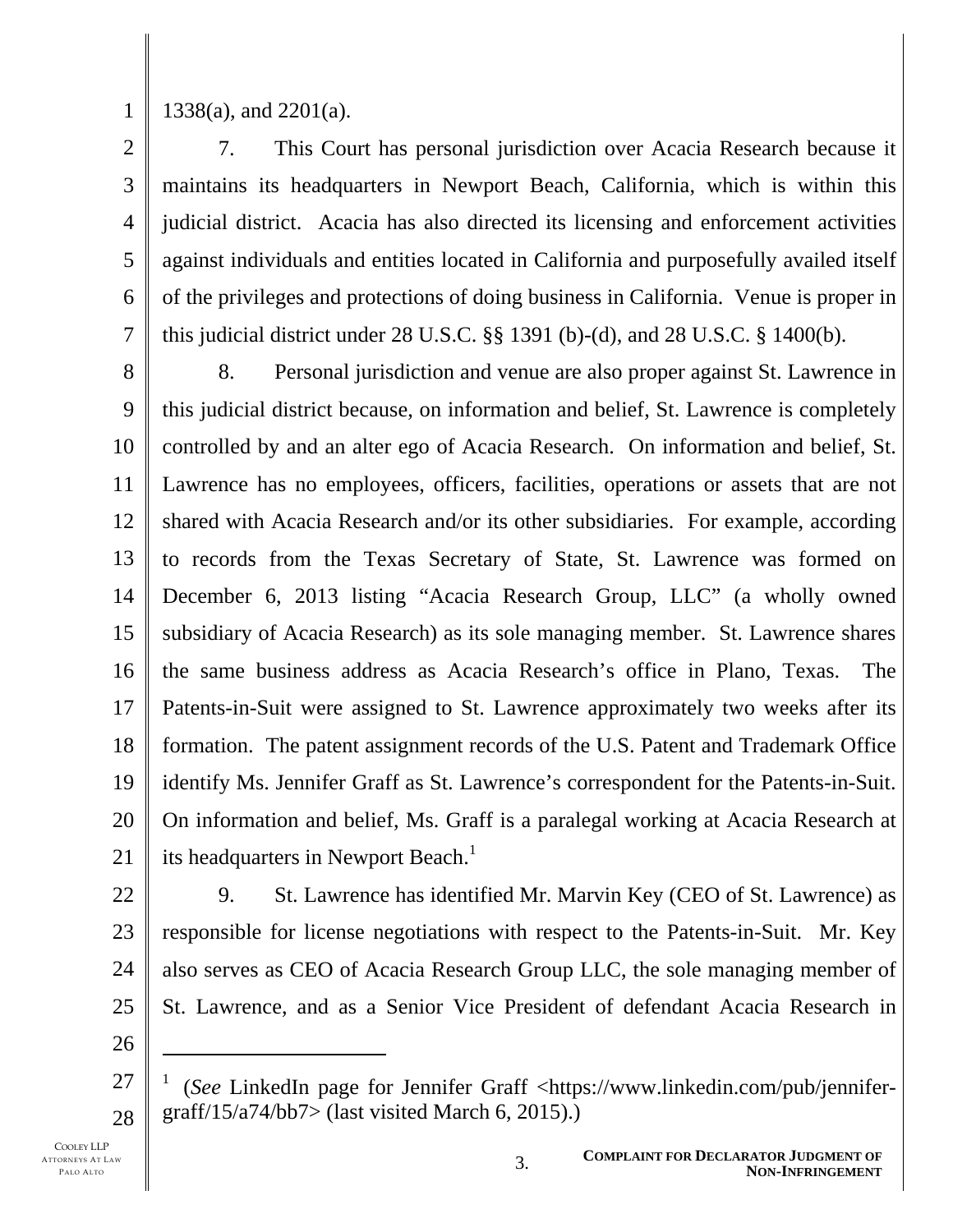1 2 3 Newport Beach. Acacia Research identifies Mr. Key as "responsible for public policy implementation, Acacia's public communication strategy, and contribut[ing] to the firm's merger and acquisition activity. $^{32}$ 

4

5

6

7

8

9

10. St. Lawrence has a website at <http://web.saintlawrencegmbh.com> that provides information about the Patents-in-Suit, their alleged applicability to the AMR-WB standard (discussed below), and licensing information including proposed royalty rates. The website domain was registered by Acacia Research with "Wild West Domains" in June 2014, and lists the address of Acacia Research's headquarters in Newport Beach as the sole registrant and administrator.

10 11 12 13 14 15 11. Based on all of these facts, Acacia Research exercises complete control over St. Lawrence, which is a mere shell company and alter ego solely used to hold the Patents-in-Suit for the benefit of Acacia Research. Allowing Acacia Research to avoid jurisdiction and venue through an alter ego shell company would be unjust. Venue and personal jurisdiction are therefore proper with respect to St. Lawrence for the same reasons as Acacia Research.

- 16
- 17
- 18

19

**ACACIA'S PATENT LITIGATION CAMPAIGN AGAINST HTC AND PRODUCTS THAT USE THE AMR-WB STANDARD** 

20 21 22 12. Acacia Research holds itself out as a leading company in the business of asserting patents in litigation. Acacia Research is a prolific patent assertion entity that is estimated to have orchestrated the filing of more than 650 patent infringement suits in courts throughout the United States. $3$  On information and

- 25 26 3 (*See* T. Cushing, *Know Your Troll: Innovative Display Technologies Targeting Any Company That Creates A Product With An LCD Screen*, available at
	- <https://www.techdirt.com/articles/20140629/12410727724/know-your-troll-
- 27 28 innovative-display-technologies-targeting-any-company-that-creates-product-withlcd-screen.shtml> (last visited March 6, 2015).)

<sup>23</sup>  24 l 2 (*See* Acacia Research website <http://acaciaresearch.com/about-us/#people> (last visited March 6, 2015).)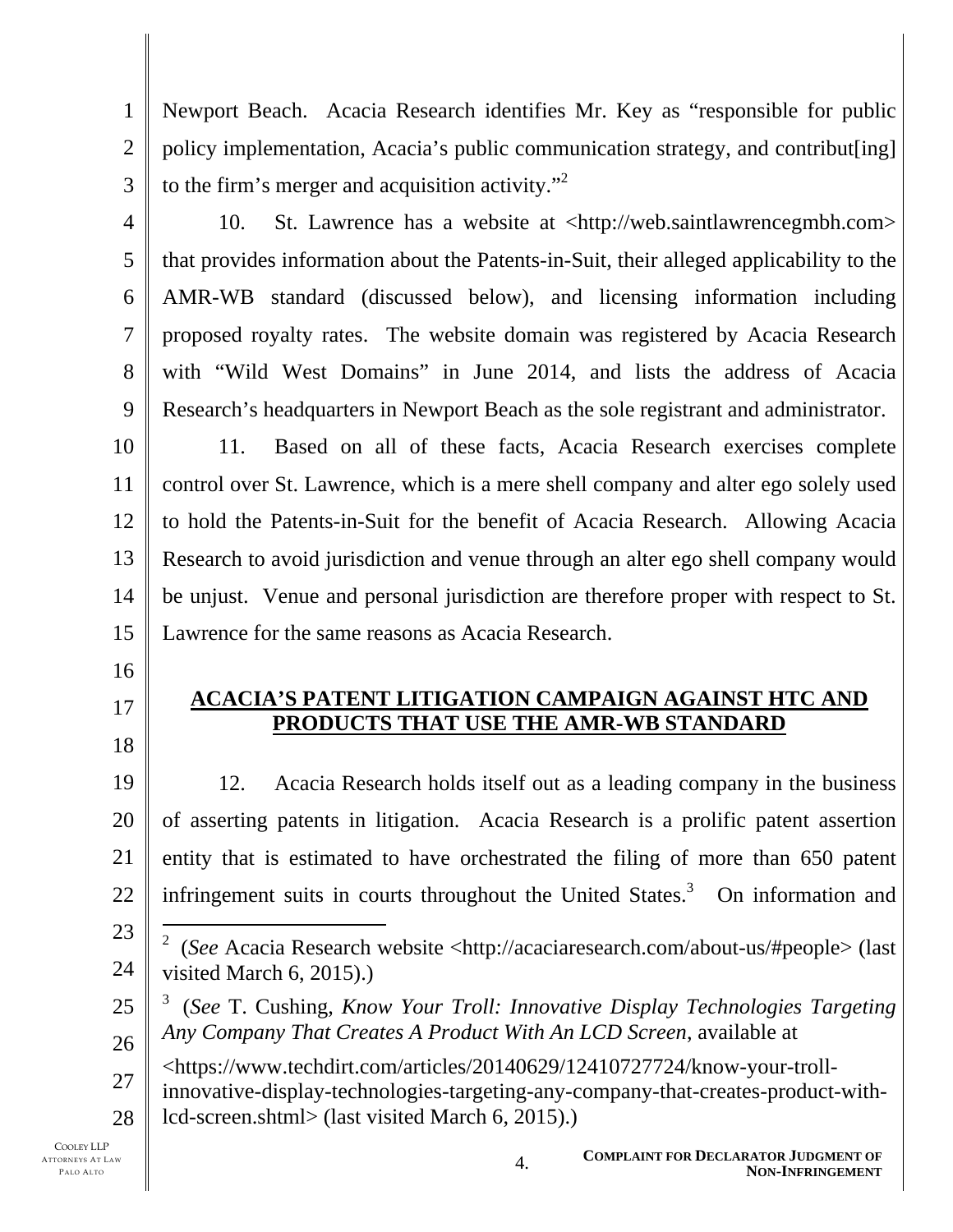1 2 belief, Acacia Research does not manufacture, develop or sell any products or technologies of its own.

3 4 13. Like many other companies in the technology industry, HTC has been a frequent target of patent lawsuits from Acacia Research. Acacia Research and/or entities owned or controlled by Acacia Research have brought at least fifteen different lawsuits against HTC in the past five years.

7 8 9 10 11 14. St. Lawrence claims to own the Patents-in-Suit through assignment from VoiceAge Corporation in December 2013. Acacia Research and its alter ego St. Lawrence have publically claimed that the Patents-in-Suit cover mobile handsets that implement the Adaptive Multi-Rate-Wideband ("AMR-WB") speech compression standard.

12 13 14 15 16 17 18 19 20 15. For example, in July 2014, St. Lawrence Communications GmbH ("St. Lawrence GmbH"), the German subsidiary of defendant St. Lawrence, initiated patent infringement suits in Germany against Vodafone GmbH and Telekom Deutschland GmbH ("German Litigations") based on German counterparts to the Patents-in-Suit. Acacia Research claims that the defendants in the German Litigations infringe by offering HTC handsets to their customers that practice the AMR-WB standard. HTC has been served with third party notices in the German Litigations and has been forced to intervene at least in the suit against Telekom Deutschland GmbH based on Acacia Research's allegations against HTC handsets.

16. On December 9, 2014, HTC wrote a letter to St. Lawrence GmbH,

requesting that the parties enter into negotiations for a possible patent license on

FRAND (fair, reasonable, and non-discriminatory) terms. By letter dated

December 22, 2014, St. Lawrence GmbH responded by stating that "we are glad to

note that HTC is finally contemplating to enter into negotiations for a FRAND

license concerning our AMR-WB patent portfolio and that HTC has already taken

note of our license rates published on our website."

5

6

28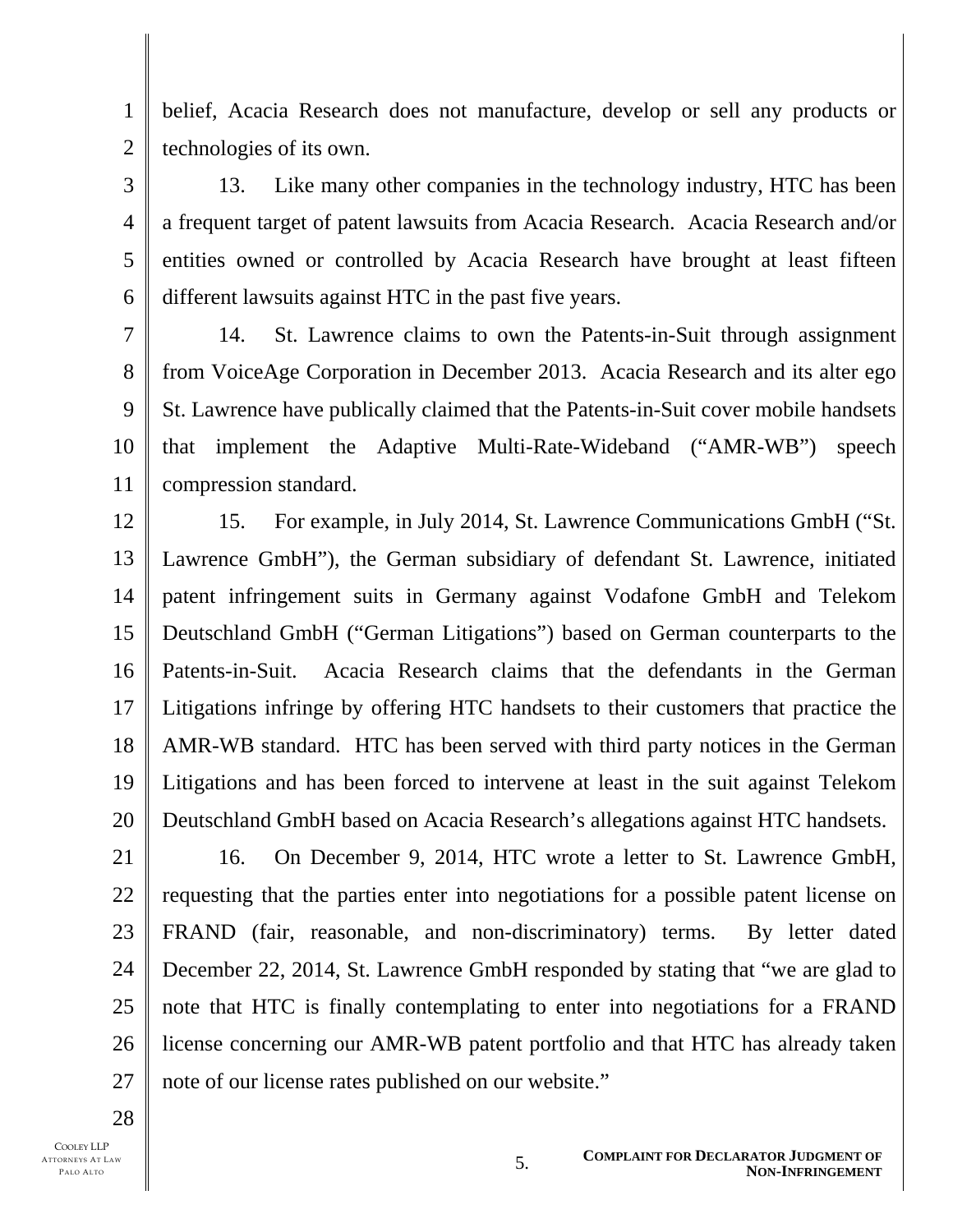1 2 3 4 5 6 7 8 9 10 11 12 17. The letter further suggested that a license covering just Germany would not be acceptable, and asked HTC to execute a Non-Disclosure Agreement (NDA) to pursue further discussions. The letter indicated that the NDA would be signed by Mr. Marvin Key "for our parent company [defendant St. Lawrence] that owns foreign counterparts of the patents in our AMR-WB patent portfolio that might also be of interest to HTC." The "foreign counterparts" owned by defendant St. Lawrence, referenced in the letter, are the U.S. patents in the AMR-WB portfolio including the Patents-in-Suit. The December 22 letter further stated that "[o]nce we have received the countersigned NDA we will send you a license agreement for our AMR-WB patent portfolio." HTC signed the NDA on December 26, 2014. HTC and Acacia Research have not to date entered into any license for the AMR-WB portfolio, which includes the Patents-in-Suit.<sup>4</sup>

13 14 15 16 17 18 19 20 21 22 23 24 25 18. As mentioned above, Acacia Research claims that the Patents-in-Suit in the United States read on the AMR-WB standard. Acacia Research's litigation campaign against AMR-WB has accordingly not been limited to Germany – it also included lawsuits filed in the United States. For example, on April 2, 2014, St. Lawrence filed suit in the U.S. District Court for the Eastern District of Texas against Samsung Electronics, alleging that mobile handsets that practice the AMR-WB standard infringed the Patents-in-Suit. *See Saint Lawrence Comms. LLC v. Samsung Elecs. Co. Ltd. et al.*, No. 14-CV-00293. That suit was dismissed with prejudice on April 22, 2014 based, on information and belief, on a license agreement between Samsung and St. Lawrence. On November 18, 2014, another suit was filed by St. Lawrence against LG Electronics alleging that LG mobile handsets that practice AMR-WB infringe the Patents-in-Suit. *See Saint Lawrence Comms. LLC v. LG Elecs., Inc. et al.*, No. 14-CV-01055. LG has not yet responded

26

l

<sup>27</sup>  28 <sup>4</sup> Discussions between Acacia Research and HTC occurring after execution of the NDA, if any, are not set forth in this Complaint and not relied upon for purposes of showing subject matter jurisdiction under 28 U.S.C. § 2201.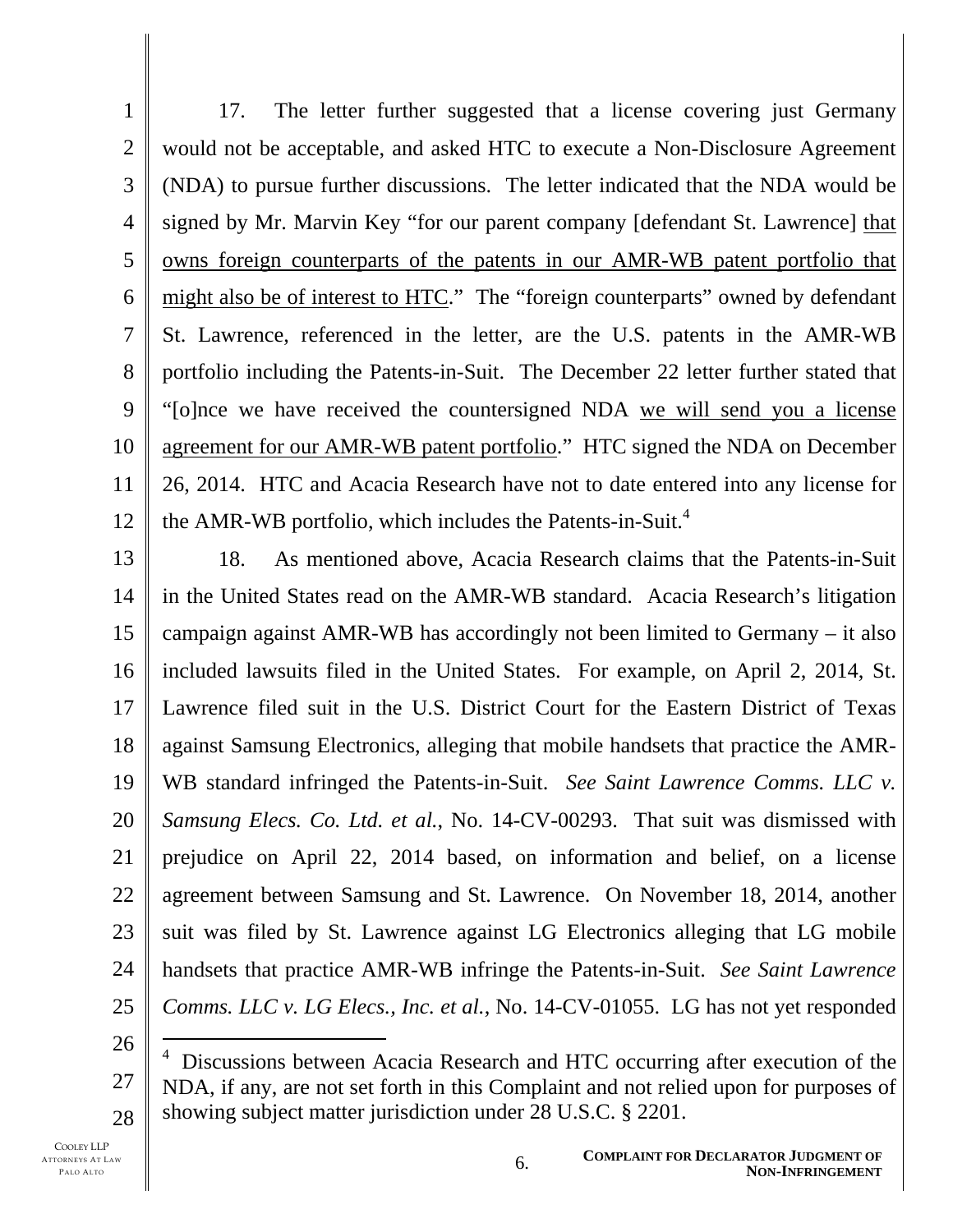to the Complaint in that action, and has until April 27, 2015 to do so.

2 3 4 5 6 7 8 9 10 11 12 13 14 15 16 17 18 19 20 19. The facts set forth above show that a substantial controversy exists between Acacia Research and HTC, of sufficient immediacy and reality, to warrant a declaratory judgment under 28 U.S.C. § 2201. As explained above, Acacia Research has publicly stated that mobile handsets that implement AMR-WB infringe the Patents-in-Suit. Acacia Research has also taken legal action against HTC mobile handsets by, among other things, seeking to enjoin their sale and use through the German Litigations. Acacia Research also indicated that a proposed license agreement for the AMR-WB patent portfolio would be provided to HTC upon execution of the NDA. Acacia Research has also filed at least two lawsuits in the United States against competitors of HTC in the mobile handset market (*i.e.* Samsung and LG). Those two lawsuits were based on the Patents-in-Suit, which are counterparts to the patents asserted in the German Litigations in which HTC products have been targeted, and based on Samsung's and LG's alleged use of the AMR-WB standard. Acacia's conduct and representations to HTC in its December 22 letter, its pattern of conduct and behavior toward HTC in Germany, and its filing of suit against its direct competitors in the United States have created a cloud over HTC's products and threaten HTC's business and relationships with customers and partners. Based on these facts, HTC has more than a reasonable apprehension of suit based on the Patents-in-Suit.

21

22

23

25

26

27

28

1

**COUNT ONE**

## **(Declaration of Non-Infringement of U.S. Patent No. 6,795,805)**

24 20. HTC restates and incorporates by reference the allegations in paragraphs 1 through 19 of this Complaint as if fully set forth herein.

21. St. Lawrence claims to be the assignee of U.S. Patent No. 6,795,805 ("'805 patent") and claims to own all rights, title and interest therein.

COOLEY LLP ATTORNEYS AT LAW PALO ALTO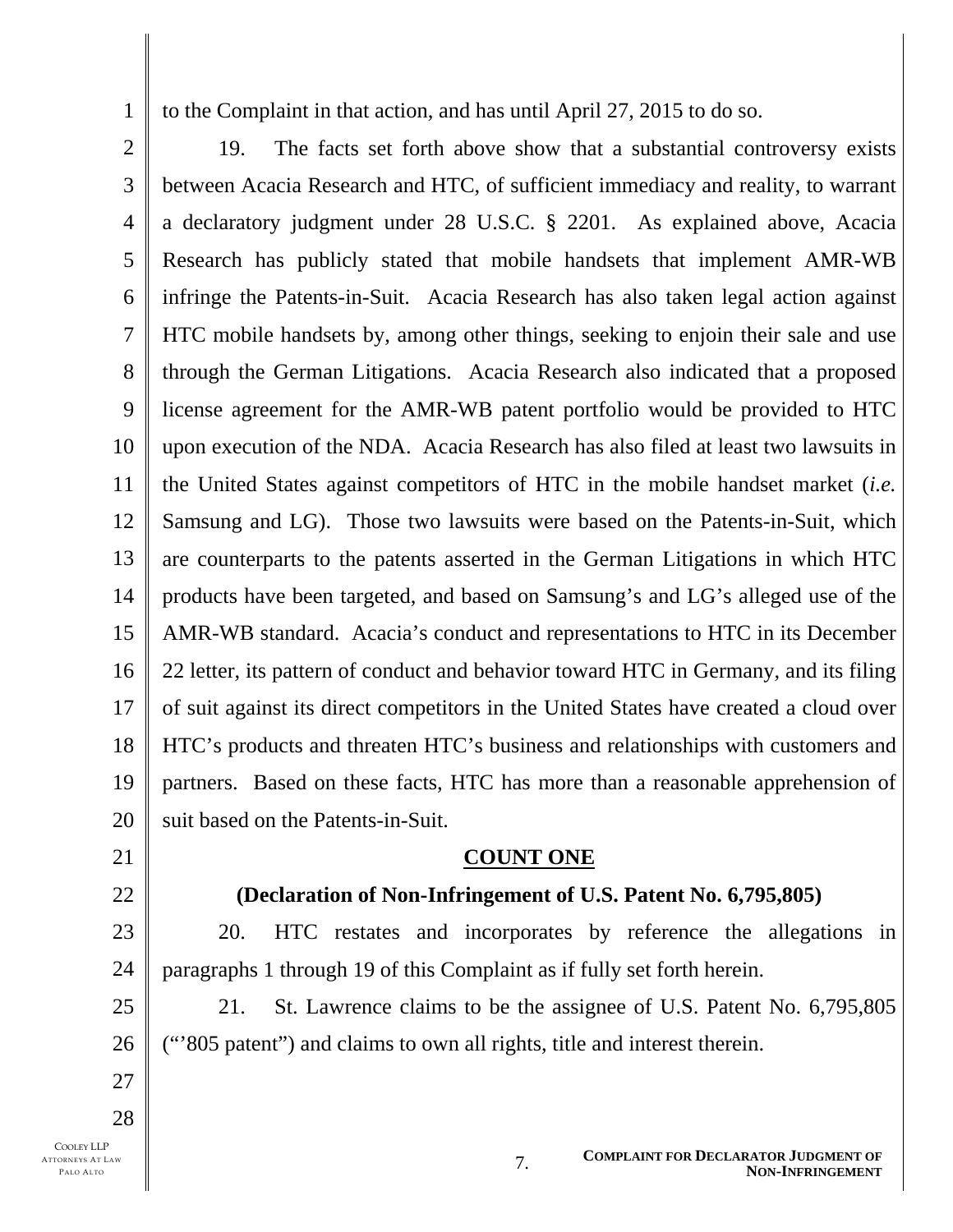1 2 3 4 5 6 7 8 9 10 11 12 13 14 15 16 17 18 19 20 21 22 23 24 25 26 27 28 22. HTC does not infringe any claim of the '805 patent, but based on the statements and conduct of Acacia Research as detailed above, HTC has a reasonable apprehension of suit. A substantial, immediate, and real controversy therefore exists between HTC, Acacia Research and St. Lawrence regarding the non-infringement of HTC mobile handsets with respect the non-infringement of the '805 patent. A judicial declaration is necessary to resolve this controversy. **COUNT TWO (Declaration of Non-Infringement of U.S. Patent No. 6,807,524)**  23. HTC restates and incorporates by reference the allegations in paragraphs 1 through 19 of this Complaint as if fully set forth herein. 24. St. Lawrence claims to be the assignee of U.S. Patent No. 6,795,524 ("'524 patent") and claims to own all rights, title and interest therein. 25. HTC does not infringe any claim of the '524 patent, but based on the statements and conduct of Acacia Research as detailed above, HTC has a reasonable apprehension of suit. A substantial, immediate, and real controversy therefore exists between HTC, Acacia Research and St. Lawrence regarding the non-infringement of HTC mobile handsets with respect the non-infringement of the '524 patent. A judicial declaration is necessary to resolve this controversy. **COUNT THREE (Declaration of Non-Infringement of U.S. Patent No. 7,151,802)**  26. HTC restates and incorporates by reference the allegations in paragraphs 1 through 19 of this Complaint as if fully set forth herein. 27. St. Lawrence claims to be the assignee of U.S. Patent No. 7,151,802 ("'802 patent") and claims to own all rights, title and interest therein. 28. HTC does not infringe any claim of the '802 patent, but based on the statements and conduct of Acacia Research as detailed above, HTC has a reasonable apprehension of suit. A substantial, immediate, and real controversy therefore exists between HTC, Acacia Research and St. Lawrence regarding the

COOLEY LLP ATTORNEYS AT LAW PALO ALTO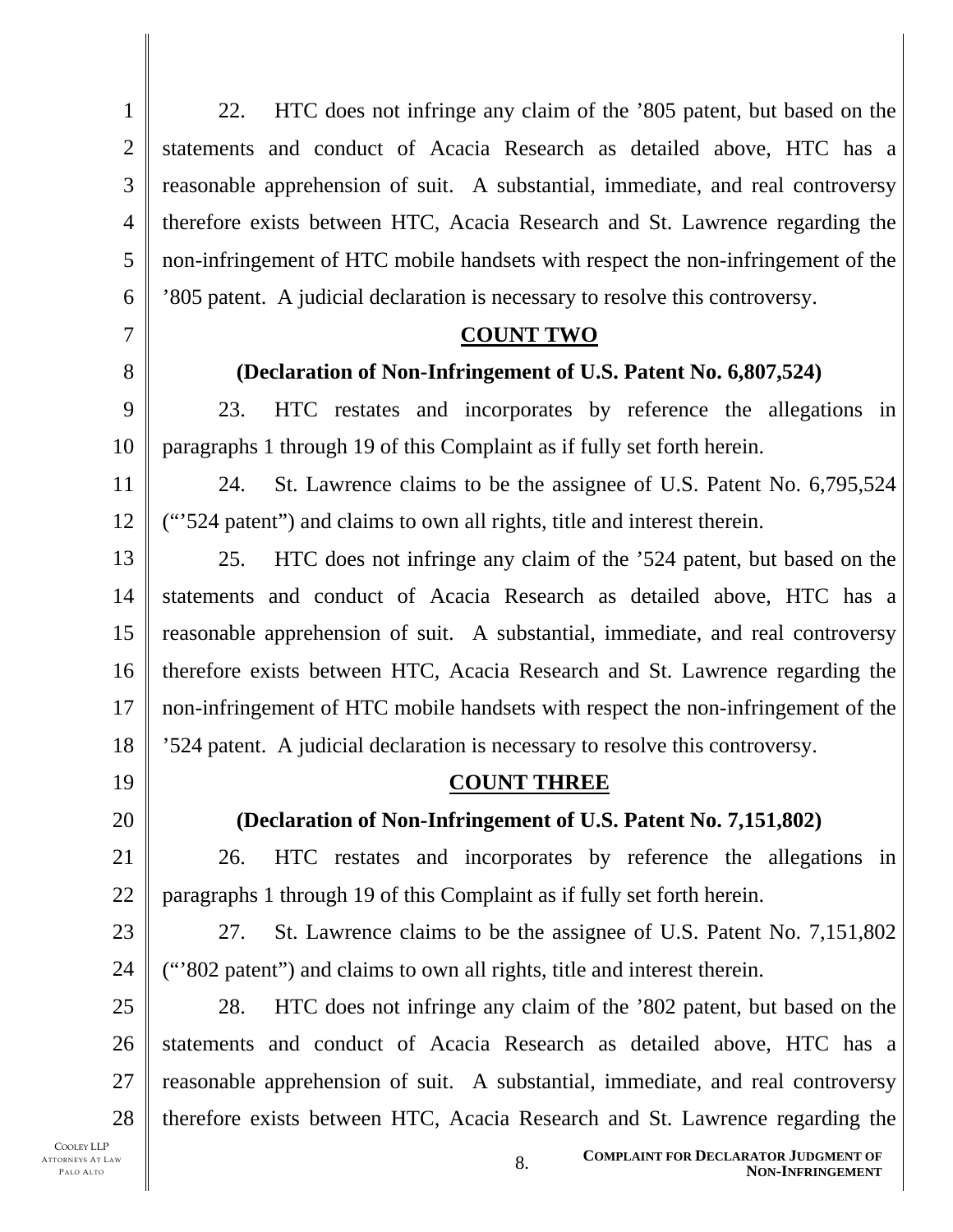1 2 3 4 5 6 7 8 9 10 11 12 13 14 15 16 17 18 19 20 21 22 23 24 non-infringement of HTC mobile handsets with respect the non-infringement of the '802 patent. A judicial declaration is necessary to resolve this controversy. **COUNT FOUR (Declaration of Non-Infringement of U.S. Patent No. 7,260,521)**  29. HTC restates and incorporates by reference the allegations in paragraphs 1 through 19 of this Complaint as if fully set forth herein. 30. St. Lawrence claims to be the assignee of U.S. Patent No. 7,260,521 ("'521 patent") and claims to own all rights, title and interest therein. 31. HTC does not infringe any claim of the '521 patent, but based on the statements and conduct of Acacia Research as detailed above, HTC has a reasonable apprehension of suit. A substantial, immediate, and real controversy therefore exists between HTC, Acacia Research and St. Lawrence regarding the non-infringement of HTC mobile handsets with respect the non-infringement of the '521 patent. A judicial declaration is necessary to resolve this controversy. **COUNT FIVE (Declaration of Non-Infringement of U.S. Patent No. 7,191,123)**  32. HTC restates and incorporates by reference the allegations in paragraphs 1 through 19 of this Complaint as if fully set forth herein. 33. St. Lawrence claims to be the assignee of U.S. Patent No. 7,191,123 ("'123 patent") and claims to own all rights, title and interest therein. 34. HTC does not infringe any claim of the '123 patent, but based on the statements and conduct of Acacia Research as detailed above, HTC has a reasonable apprehension of suit. A substantial, immediate, and real controversy

therefore exists between HTC, Acacia Research and St. Lawrence regarding the non-infringement of HTC mobile handsets with respect the non-infringement of the '123 patent. A judicial declaration is necessary to resolve this controversy.

27

25

26

28